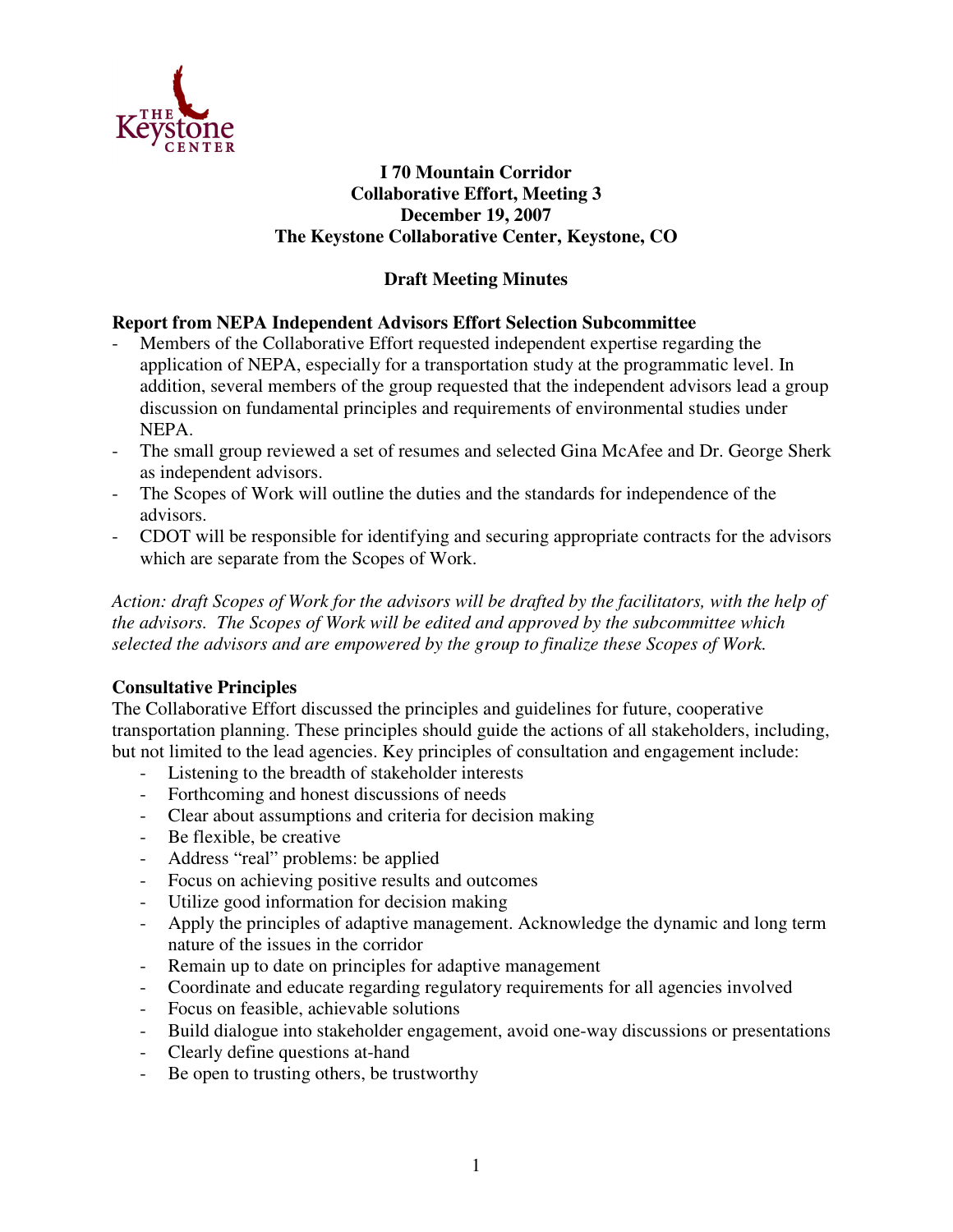*Action: Facilitators will draft for group review a more formal list of Consultative Principles based on the above.*

## **Elements and Characteristics of Useful Evaluation Criteria**

The Collaborative Effort discussed and decided the following makes for useful criteria:

- Able to be measured quantitatively or qualitatively
- Helps distinguish among alternatives
- Relevant to decisions at hand
- Support core values
- Works within regulatory requirements
- Grounded in political and economic reality
- Consistent with meeting purpose and need

# **Criteria for Transportation Alternative Evaluation**

The goal is to find a sustainable transportation system for the I-70 Mountain Corridor. After group discussion, Collaborative Effort decided that a successful transportation solution will:

- Manage and guide growth in desirable ways
- Enhance mobility for all
- Integrate land use planning with transportation planning
- Maintain and enhancing ecosystem health
- Support a diversity of lifestyles and choices
- Maintain flexibility but acknowledging and addressing constraints
- Mitigate community impacts of roadway/transportation infrastructure
- Support an agreed upon amount of travel demand
- Recognize the economic interdependency of mountain communities
- Reduce congestion and improving safety
- Be economically viable and sustainable
- Utilize a phased, adaptive and relevant solution
- Is built upon a local, regional and statewide visions for transportation
- Respond to global trends such as climate change and fuel price/availability
- Recognize the corridor as a critical conduit between the Front Range, Mountain Communities and the West Slope.
- Be planned with a long term perspective
- Support green communities
- Optimize the use of existing footprints
- Connect with other planned and existing transit systems
- Optimize the guest/traveler experience
- Be implementable in a reasonable timeframe
- Utilize a variety of modes

## **Analysis and Data for Evaluation Criteria**

The group began an initial discussion on the disposition of the following Criteria and related analysis in the Draft PEIS:

Key:

- "\*" Need more information
- $\blacksquare$  "%" will be difficult to measure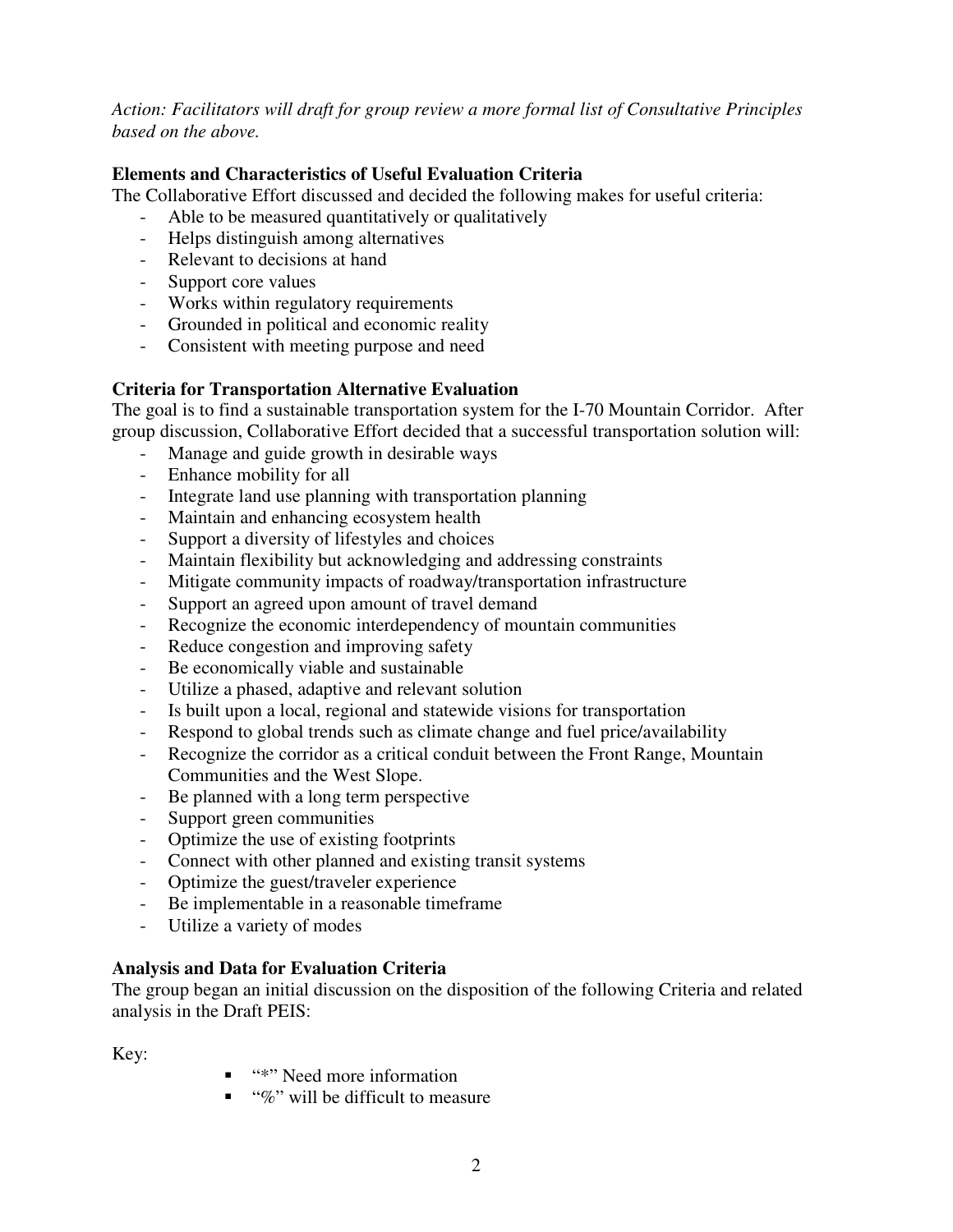- $\blacksquare$  "#" will be useful to distinguish among alternatives
- "+" Currently there is quality, adequate information
- Private and public economic viability: Cost and financing (capital and operational/management)\*
- Framework for mitigation (cost)
- $Safety +$
- Mobility +
- Community values and impacts
- Environmental impacts %
- Wow factor/compelling design
- How quickly it can be implemented
- **Aesthetics**
- Adaptive to future trends
- Secondary impacts  $+$ /\*
- Technologically feasible
- Connectivity to systems\*
- Footprint +
- Economic impact

# **Public Comments to Collaborative Effort Team**

- It is almost trivial to enter into a discussion about technology when nine out of ten transit projects never see completion in the United States.
- The next step will have to be to answer cost, marketing, and a writer ship study. Those answers, if developed, would be extraordinarily helpful though expensive.
- It is one thing for this group to get its hands around transit but it is another to have people utilizes transit, and to have the costs allocated for transit.
- There have been studies done by the Victoria Transit Institute. Gina McAfee will send this information to Caelan McGee and Sarah Alexander who will send out to the Collaborative Effort.

# **Report on Transit Studies**

The Collaborative Effort heard presentations on the I-70 Coalition Study and the Rocky Mountain Rail Authority (Rocky Mountain Rail Authority) study.

Brief presentations outlined two transit studies which have just begun, and which may inform decisions about transportation systems in the corridor.

- The I-70 Coalition is conducting a transit study that will focus on questions of how transit may integrate with the land uses in different communities in the corridor, potential alignments for transit and some questions about the collection and distribution of transit users. The study area boundaries of the Coalition study is not
- Rocky Mountain Rail Authority (Rocky Mountain Rail Authority) is evaluating several rail alignments including north/south along the Front Range, as well as east/west into the mountain corridor. The goal is to advance a seamless passenger rail system for Colorado. The study will focus on transit ridership, benefits to non riders, investigating options and opportunities for financial support, coordination with landowners to secure rights-of-way and some questions about collection and distribution.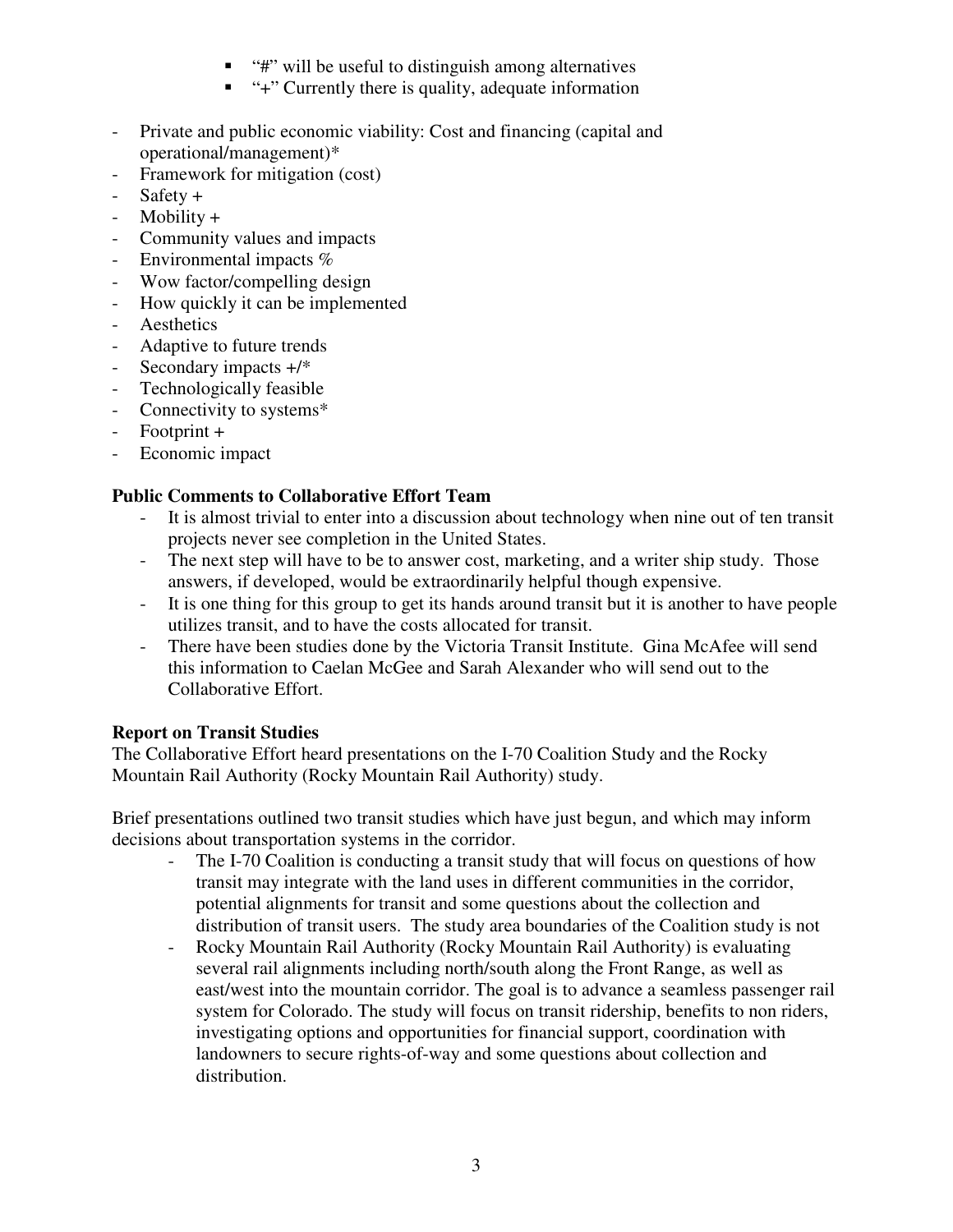Please see presentations at www.i70mtncorridor.com

#### **Questions and Discussions regarding the I 70 Coalition Study**

A*re the geographic boundaries in the study identical to the I70 boundaries?* The I70 Coalition study area boundaries are not exactly the same, and extend farther east than the Draft PEIS.

*Is the Request for Proposals for consultants available for the public?* Yes, currently it is posted on the Coalition's website.

#### *What is a fixed guideway?*

Fixed guideways can serve both bus and rail routes. The purpose of this study is not to for Collaborative Effort a railway into the I70 corridor. The study is to provide information.

#### *Who will look at Collection and Distribution issues?*

Both the RMRA and the I 70 Coalition studies are refining their scopes and will likely include analysis of collection and distribution issues for a fixed guideway system through the corridor.

#### **Questions and Discussion Regarding the Rocky Mountain Rail Authority Transit Study**

*Will the study look at guideways and financing solutions developed in the Collaborative Effort?* Yes, to some extent, the scope of study is still being refined. The feasibility of a solution will be measured by taxpayer willingness to support.

# *Are your ridership projections going to look at different costs to riders?*

Yes, a good study should consider carefully pricing schedules and affect on ridership.

#### *Will the Rocky Mountain Rail Authority study include freight as well?*

Most likely any future transit system would not share rail infrastructure with larger freight trains and cars.

#### *When will this study be done?*

The Rocky Mountain Rail Authority study anticipates completion in the middle of summer in 2009. There is a detailed scope of work and the RFP for the Coalition study is located at www.rockymountainrail.org

#### *Many of the trains around the world would not meet the USA's safety requirements. With this in mind, what types of trains are considered?*

The study will not look at this level. The goal is to look at if things are feasible. This study is not to decide what is to be built.

#### **Next Steps and Deliverables for Next Meeting**

- Distribution of summary matrices used in the Draft PEIS to compare alternatives versus evaluation criteria
- Coordinate background NEPA discussion with independent advisors
- Small groups were established to determine next steps for the examination of the following issues and evaluation criteria:
	- o Mitigation: Gary Frey, Carol Kruse, Shaun Cutting